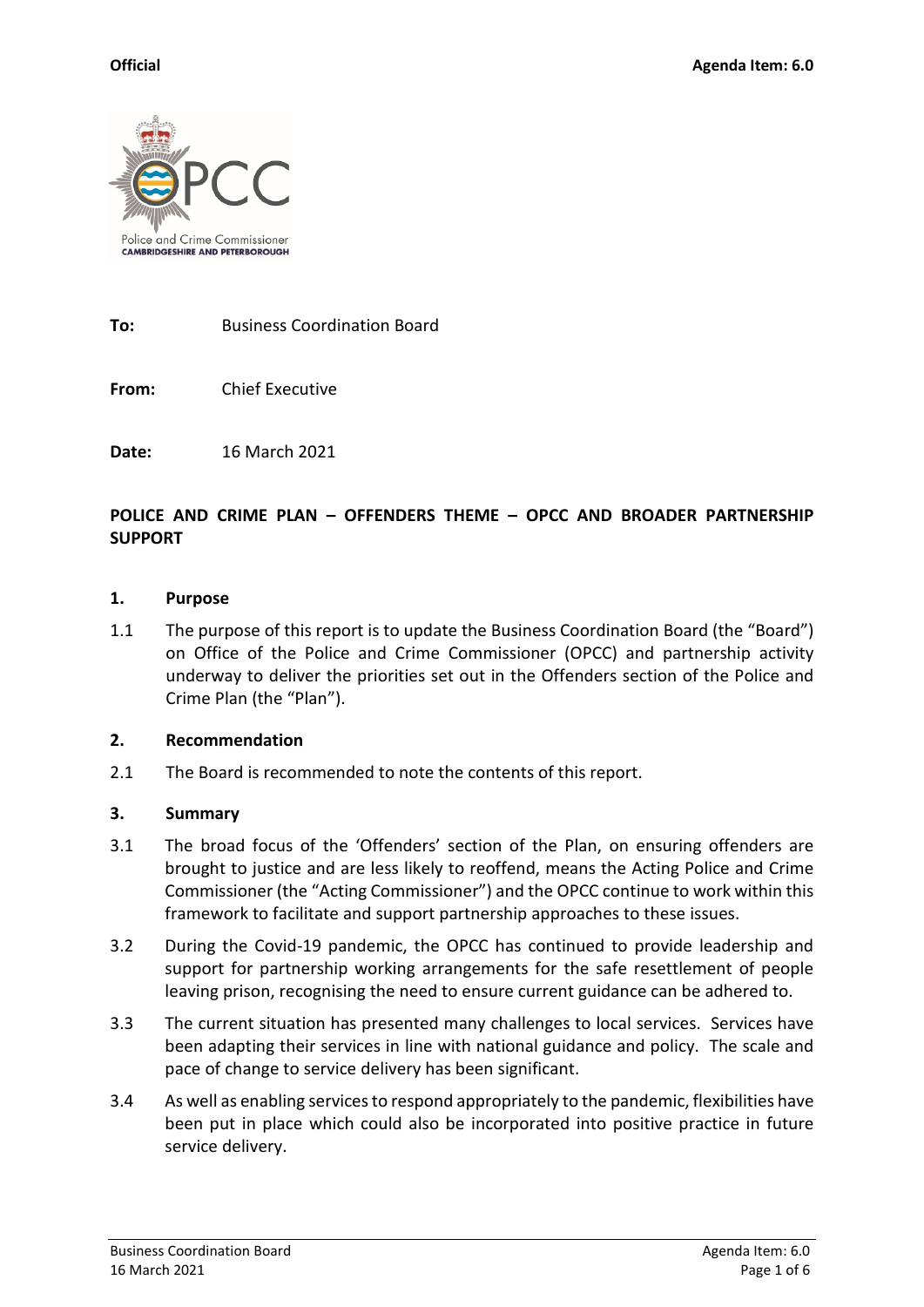- 3.5 The OPCC continues to support partnership working to address the long-term causes of offending, such as housing, health issues, drug and alcohol misuse and education, employment and training, in the context of the current pandemic.
- 3.6 Across the partnership landscape there is a strong consensus on the need to build on existing services and to work in a more holistic way, breaking down traditional boundaries between frontline services. Partnership working during the pandemic provides a good foundation for future work.
- 3.7 A very detailed summary of partnership activity and outcomes was provided in December 2020 so this report focuses on a broad update on key issues.

# **4. Background**

- 4.1 Under the Police Reform and Social Responsibility Act 2011, a Police and Crime Commissioner is required to produce a Plan. The Plan became effective from April 2017.
- 4.2 The Offenders section of the Plan seeks to ensure offenders are brought to justice and are less likely to reoffend. Tackling and investigating crime so that offenders are brought to justice, while ensuring the best outcomes for victims, is clearly a core policing role. Cambridgeshire Constabulary's (the "Constabulary") progress on this agenda is reported in a separate paper.
- 4.3 A partnership approach which helps to prevent crime in the first place, and makes people less likely to re-offend when they go through the criminal justice system is also needed. The OPCC has a wider role in supporting broader partnership work to deliver against the Offenders theme.
- 4.4 The current Plan has ensured a local partnership focus on reducing reoffending through addressing the long term drivers of crime. The new Plan following the Police and Crime Commissioner elections in May 2021 will provide an opportunity to build on this.

# **5. Responding to the Covid-19 Pandemic – Prison Release Planning and Through the Gate Support**

- 5.1 The OPCC has liaised with key partners on a regular basis to ensure emerging partnership issues or risks are addressed, and that opportunities for collaborative working are identified. The Cambridgeshire Criminal Justice Board – Offender Subgroup has been the partnership forum overseeing this area of work, supported by the OPCC. The group usually meets quarterly but has undertaken additional meetings, as regularly as weekly or fortnightly when necessary, in order to understand and respond to the constantly changing landscape. The membership of the group has been broadened to ensure that effective links can be maintained between key services such as housing and substance misuse treatment. In line with the additional Covid-related activities required across the OPCC, as well as secondments from the OPCC at the start of the pandemic, this has required reprioritisation of work within the OPCC.
- 5.2 There have been significant challenges for services providing support to those individuals leaving prison. The prison's Covid regime has meant that for a significant period external service providers have not been able to work with individuals face to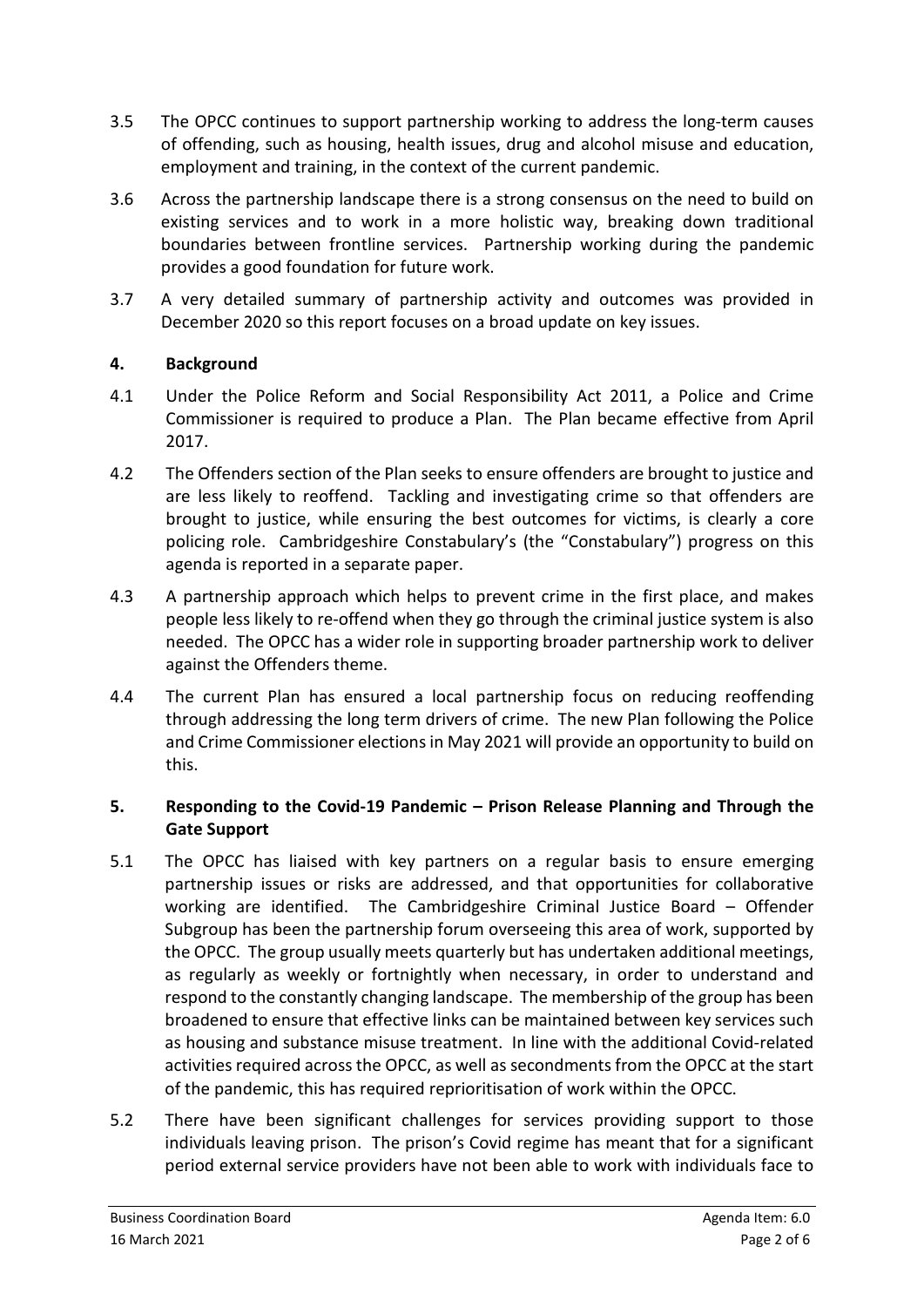face as part of their pre-release planning. Even on release the need for social distancing and pressures on services such as temporary accommodation have been challenging.

- 5.3 Access to wider support services has remained in place, although virtually/via telephone in some cases, and sometimes in a limited capacity. There has been positive progress in other areas. For example, enhanced prescribing on release from prison is a new pathway that has been implemented during this period. Housing colleagues now also now able to undertake housing assessments remotely via video link before release. Additional local authority and probation accommodation funding has had some successes, enabling temporary accommodation to be accessed while housing assessments take place and longer-term solutions sought. Work is ongoing between probation and housing service partners to access suitable, longer term accommodation.
- 5.4 While there is good evidence to demonstrate that processes are working well in the majority of cases, there are still some instances where people are released with no settled accommodation and with little time for agencies to respond. An in-depth review of some recent cases where the system hasn't worked effectively is underway so that any critical gaps can be addressed. Work to respond to release issues relating to prison Covid outbreaks is ongoing, as is work to respond to issues relating to those released after a period on remand rather than at the end of a sentence.
- 5.5 Monitoring the impact of additional accommodation options during this period on compliance and desistance will be important to monitor in the medium term.

# **6. Objective: Police enforcement disrupts offenders and deters would-be offenders Objective: Offenders are brought to justice while ensuring the best outcomes for victims**

- 6.1 Tackling and investigating crime so that offenders are brought to justice, while ensuring the best outcomes for victims, is a core policing role. The Constabulary sets out how it will tackle offending in its Corporate Plan. The progress around these Constabulary priorities is reported in a separate paper.
- 6.2 As Chair of the Cambridgeshire Criminal Justice Board (the "CJ Board"), the Acting Commissioner continues to support this work. The CJ Board, and supporting governance arrangements, bring together a wide range of criminal justice partners to find ways to better 'join up' the criminal justice system. This has been particularly important in order to respond to the challenges posed by the pandemic.
- 6.3 At the end of 2019, the Constabulary refreshed their approach to the use of Out of Court Disposals introducing a new team, the Out of Court Diversion Suite. In line with national guidance, the team work alongside frontline colleagues to ethically divert low level offending out of the court system by offering referrals to partner agencies for suspects to address their offending. Working with Peterborough's Outside Links service and other partners such as the Liaison and Diversion Service and the substance misuse treatment service, this is enabling people to access support to tackle the root causes of their criminal behaviour at an early stage. To support this work, the OPCC has continued to provide a grant to Peterborough's Outside Links service. A wide range of issues are addressed including housing, drug or alcohol misuse and financial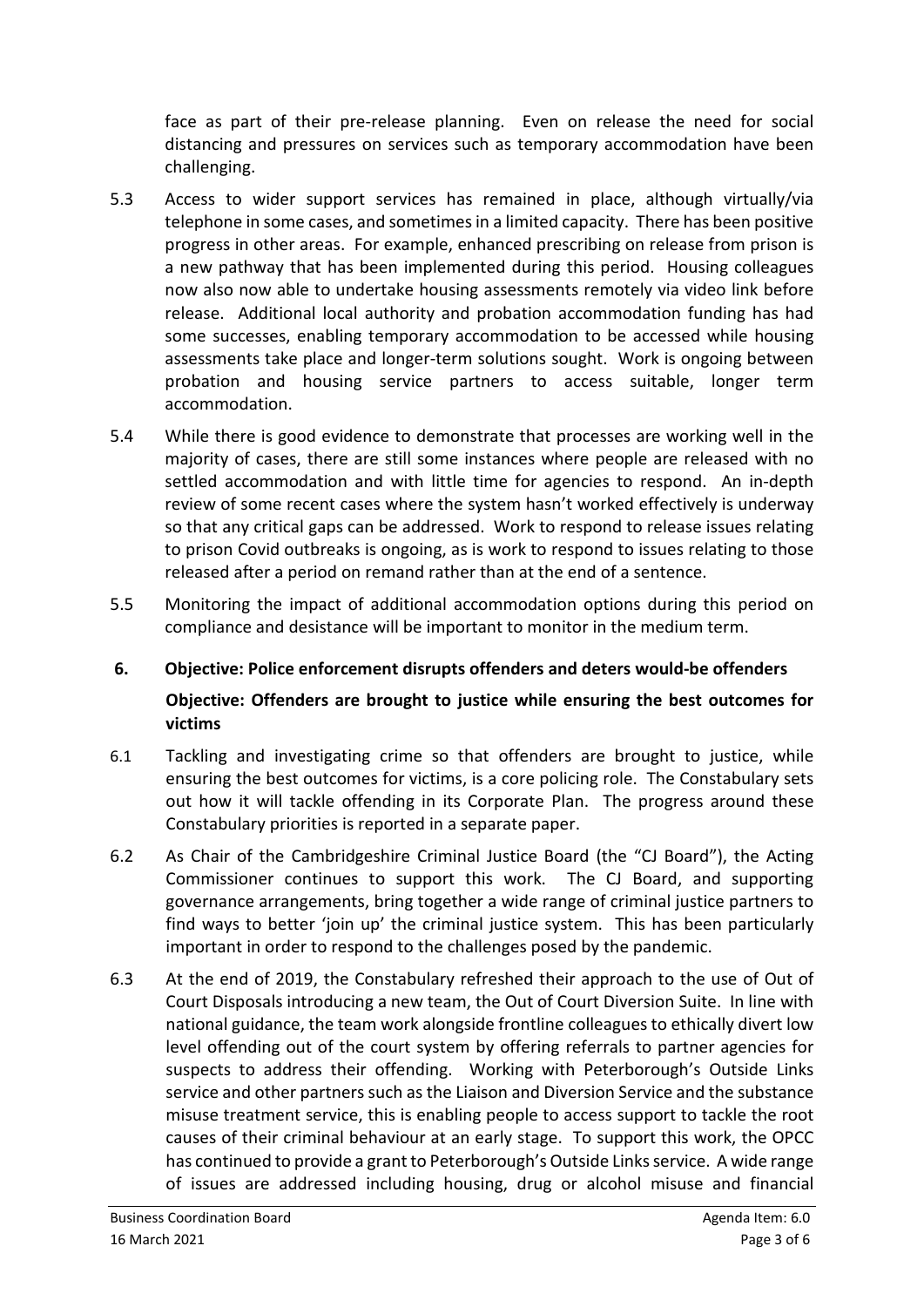management. In order to meet the higher demand following successful implementation of the new Constabulary team and as a result of the pandemic, the Constabulary are working with a wide range of partners to ensure demand pressures can be managed effectively. This includes exploring options for the use of electronic interventions, in suitable cases.

### **7. Objective: All agencies coming into contact with offenders ensure they address the causes of criminality**

#### *National landscape*

- 7.1 The Government has reinforced its commitment to bringing offenders to justice and breaking the cycle of reoffending through a range of new national strategies and additional investment recently. These include:
	- *'A Smarter Approach to Sentencing'* white paper[1](#page-3-0)
	- '*Neighbourhood Crime Integrated Offender Management Strategy*[2](#page-3-1)'
	- '*Changing Futures'* programme to support adults experiencing multiple disadvantage<sup>[3](#page-3-2)</sup>
	- Government additional investment in accommodation and wider support for prison leavers<sup>[4](#page-3-3)</sup>
	- Prison leavers *'Local Leadership and Integration Fund'*[5](#page-3-4)
	- Government additional investment in drug treatment services<sup>[6](#page-3-5)</sup>.

Relevant local partnership groups are working through these significant opportunities. At a system level, there is an opportunity to support whole system approaches and evidence the need for long-term government investment to enhance the local impact and outcomes.

[7.](#page-3-6)2 Last year the Government announced its plan for the future of probation<sup>7</sup>. Bringing probation practitioners together under the National Probation Service. Implementation is scheduled for June 2021 and Ministry of Justice commissioning processes for services such as accommodation, education, training and employment, and females are underway. In future, the Government expects probation to be cocommissioning with Police and Crime Commissioner's and other strategic partners.

# *Needs Assessment*

7.3 The needs assessment on offending prevention and management highlighted the scale of complex needs, especially in relation to housing, employment and skills, drug and

 $\frac{1}{1}$  $\mathbf{1}$ 

<span id="page-3-0"></span>[https://assets.publishing.service.gov.uk/government/uploads/system/uploads/attachment\\_data/file/918187/a](https://assets.publishing.service.gov.uk/government/uploads/system/uploads/attachment_data/file/918187/a-smarter-approach-to-sentencing.pdf) [-smarter-approach-to-sentencing.pdf](https://assets.publishing.service.gov.uk/government/uploads/system/uploads/attachment_data/file/918187/a-smarter-approach-to-sentencing.pdf)

<span id="page-3-1"></span><sup>2</sup> <https://www.gov.uk/government/publications/integrated-offender-management-strategy>

<span id="page-3-2"></span><sup>3</sup> [https://www.gov.uk/government/publications/changing-futures-changing-systems-for-adults-experiencing](https://www.gov.uk/government/publications/changing-futures-changing-systems-for-adults-experiencing-multiple-disadvantage)[multiple-disadvantage](https://www.gov.uk/government/publications/changing-futures-changing-systems-for-adults-experiencing-multiple-disadvantage)

<span id="page-3-3"></span><sup>4</sup> <https://www.gov.uk/government/news/70-million-to-keep-prison-leavers-off-the-streets-and-cut-crime>

<span id="page-3-4"></span><sup>5</sup> <https://www.gov.uk/government/publications/prison-leavers-project-improving-outcomes-for-prison-leavers>

<span id="page-3-5"></span><sup>6</sup> <https://www.gov.uk/government/news/148-million-to-cut-drugs-crime>

<span id="page-3-6"></span><sup>7</sup> <https://www.gov.uk/guidance/strengthening-probation-building-confidence>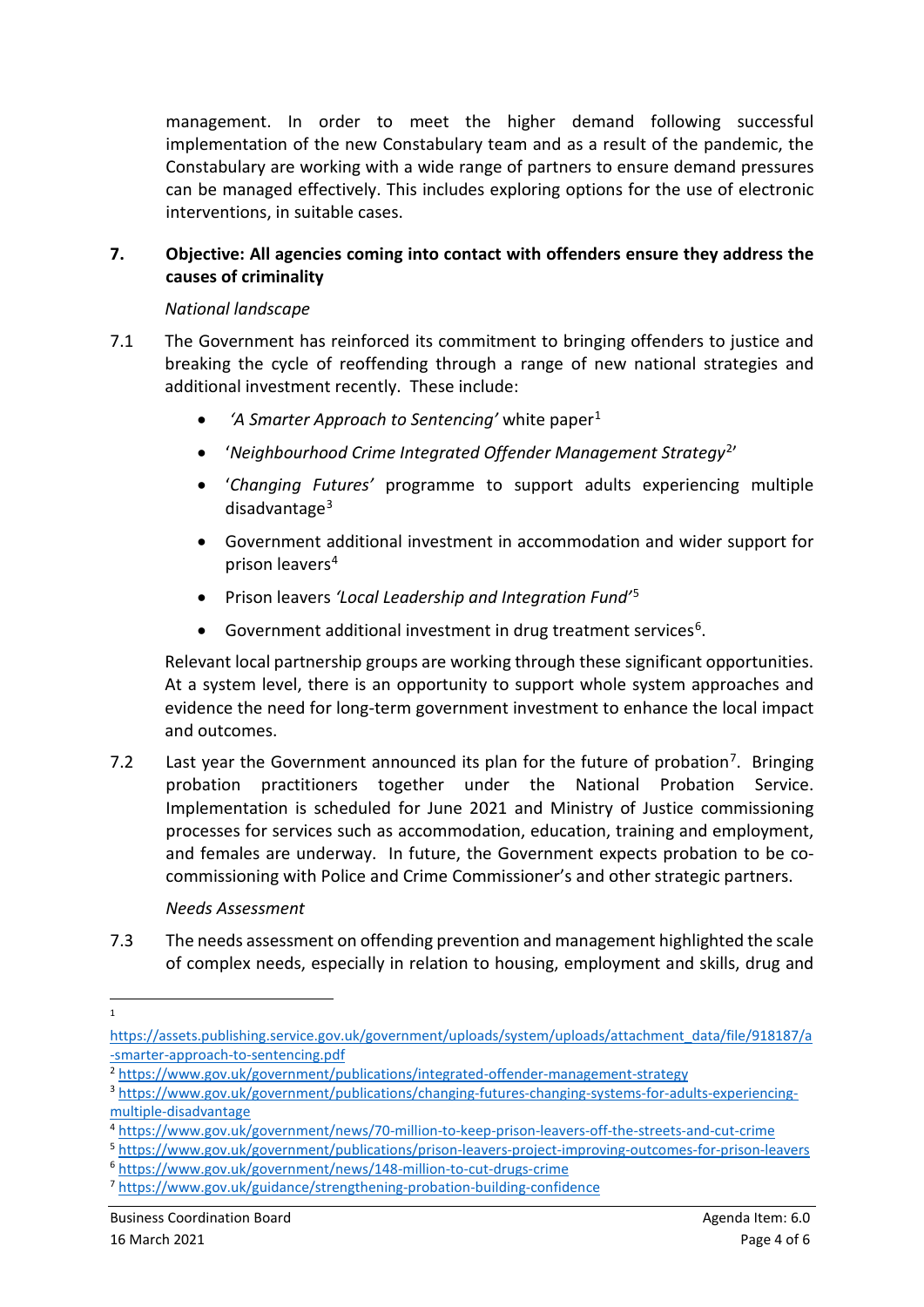alcohol misuse, and mental health. These issues remain pertinent during the pandemic and mechanisms have been put in place countywide to ensure the health needs of excluded and vulnerable groups are addressed. An update to the needs assessment was completed at the end of last year. The main issues from the previous needs assessment are echoed in this update. This reinforces the need for these issues to remain key areas of partnership attention. Key findings will inform countywide thematic delivery groups and commissioning processes.

- 7.4 It remains true that most individuals within the criminal justice system have complex and multiple rehabilitation needs, requiring a more integrated approach to supporting those needs across the system. OPCC funding remains in place in 2021/22 to embed the Making Every Adult Matter (MEAM) approach to supporting people facing multiple disadvantage across Cambridgeshire and Peterborough. There is strong local ambition to broaden this approach further through the system. The Ministry of Housing, Communities and Local Government has recently launched a significant 'Changing Futures' fund to support people with complex needs, through whole system change. A full Cambridgeshire and Peterborough bid is under development.
- 7.5 Improved data quality and system-wide analysis is pivotal to gaining a comprehensive understanding of need and to identify gaps and potential areas for improvement. Accommodation remains a key need. The impact of no or inappropriate accommodation is an important driver of reoffending. Education, training & employment, mental health and substance misuse remain substantial concerns. Programmes to work with domestic abuse perpetrators to reduce victimisation continue to be an area of focus through the victims workstream, in partnership with relevant agencies.

# *Accommodation*

7.6 The OPCC continued to provide a funding contribution into the Homelessness Prevention Trailblazer through 2020-21. This work was mainstreamed at the end of 2020, as planned. The focus of this work more recently has related to the Covid response, as outlined above in section 5. The OPCC has continued to support systemwide approaches, and has continued to chair the criminal justice housing pathways task and finish group.

*Health*

7.7 New arrangements to expand the use of Mental Health Treatment Requirements (MHTRs) for females in Peterborough went live in September 2019. This approach requires and supports women to access treatment for their mental health issues to reduce their reoffending. Plans are currently being finalised to roll out the approach more widely from 2021/22.

# *Education, Training and Employment (ETE)*

7.8 Jobcentre Plus continue to work with colleagues in prison and probation to support people as they leave prison. There are good recent examples of employers offering training opportunities and employment to those with an offending history, even in the current employment market. A proposal to pilot a construction work academy for exoffenders remains under development.